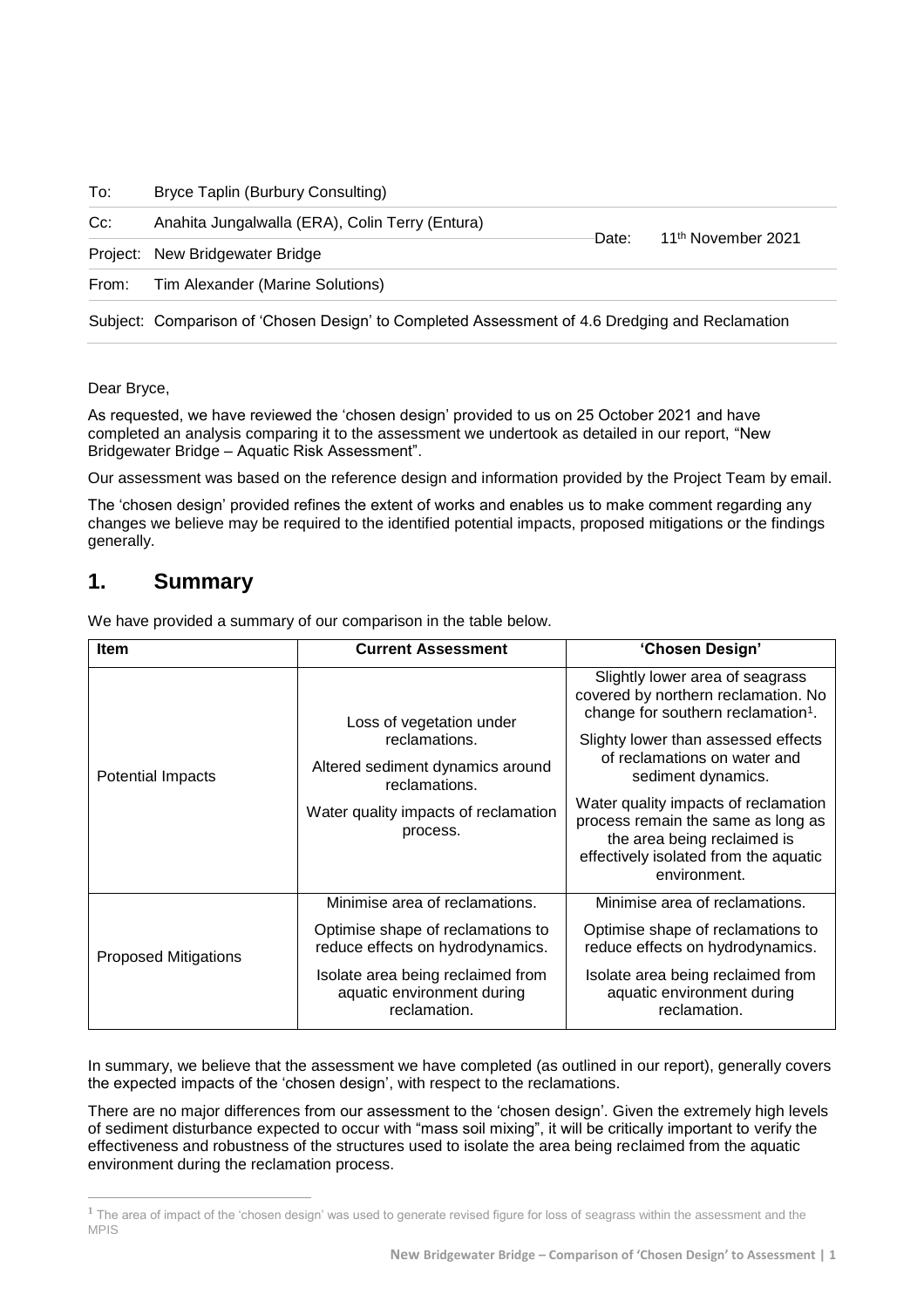## **2. Introduction**

During the preparation of our report, the Early Contractor Involvement (ECI) process was either yet to begin or was underway but not concluded. As a result, a 'chosen design' was not available for us to assess the impacts of and so we undertook an assessment of [dredging and] reclamation based on reference design and information provided by the Project Team by email.

We understand that the reference design and the proposal description were developed to generally cover both of the tenderer design alignments and broadly the construction methods, and expected that the 'chosen design' will mostly accord with our assessment completed.

In particular, we expected to see a refinement of the alignment of the works (the size of intersections and the alignment over water were broader areas) and more detail on the construction methodology to be used.

This comparison has been completed to test these expectations and identify how well our assessment aligns with the 'chosen design'.

# **3. Background**

The 'chosen design' was shared with us on 25 October 2021, and included selected plans, sections/elevations, renders and management plans.

In general, the 'chosen design' follows a design similar to the Reference Design. It:

- is a four-lane bridge crossing the River Derwent, with a posted speed limit of 80km/h
- includes changes to the intersections at the southern and northern extents of the bridge to allow for grade separation
- includes a shared path as part of the crossing, connecting into the local surrounding network
- involves the demolition of selected buildings and structures as originally proposed.

The following is where the 'chosen design' differs from what we assessed.

- The alignment of the bridge. The alignment is more refined that was previously advised. In comparison to the Reference Design, the alignment is further east at the southern extent but similar at the northern extent.
- The bridge type is confirmed. This includes the bridge pier spacing and number and type of piles.
- The extent of reclaim. A larger area of reclaimed land was proposed and assessed as part of the MPIS.

#### **4. Potential Impacts**

In our prior assessment, the potential impacts from the proposed development with respect to the reclamation were identified as per the below list.

- The placement of rock fill into the water to create the reclamation has the potential to displace and/or suspend a low-moderate amount of sediment. Levels of sediment suspended during infilling will depend on the rate of infill. This impact would extend for the duration of the infilling at each location which is estimated to be in the order of days to weeks. The use of a coffer dam or other type of barrier would help to contain the suspended sediment and reduce the impact on surrounding macrophytes, as well as mitigate any impacts related to the potential increased metal concentrations from sediment disturbance.
- Aquatic macrophytes will be lost beneath the area of the reclamation. The southern reclamation will result in a loss of up to 5,500 m2 of aquatic vegetation, primarily *Ruppia megacarpa*. The northern reclamation will result in the loss of up to 2,000 m2 of seagrass (primarily *Zostera muelleri*).
- The proposed southern reclamation will exert some influence on the flow of water around the southern corner of the causeway, deflecting it northward away from the shore. Depending on the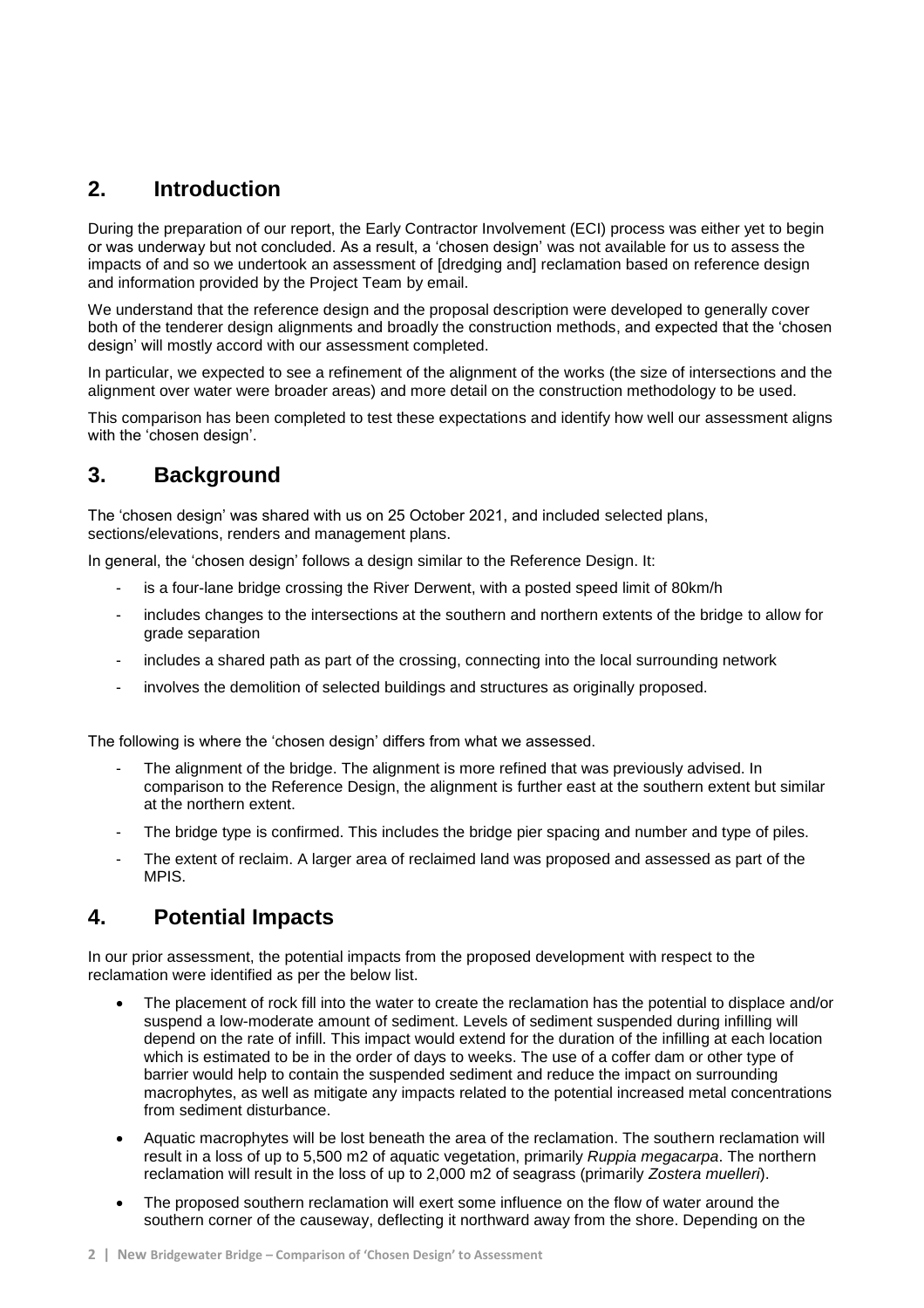final shape of the reclamation, there is some potential for increased deposition and accumulation of sediment upstream and/or downstream of the reclamation. Considering that water velocities in this southern corner are already slow, effects are unlikely to be significant. Hydrodynamic modelling by Entura indicated that the reclamation will influence water movement velocities and water residence time in the area to the west of the structure, but changes to sediment deposition and accumulation were considered to be negligible (Entura 2021). Despite this, the high density of *Ruppia megacarpa* in this area means that strong consideration should be given to the scale of this reclamation and the shape of the structure designed to minimise disruption to water flows as much as possible.

• The northern reclamation may result in some deflection of river flow, causing localised scouring (Entura 2021). Particular attention should be given to the shape of the structure on the western, upriver end of the reclamation to ensure the structural integrity of the reclamation under high river flow and to minimise its effects on downstream currents.

| <b>Impacts</b>                                                  | <b>Change to impact</b>                                                                                                                                                                                                                                                                |  |  |
|-----------------------------------------------------------------|----------------------------------------------------------------------------------------------------------------------------------------------------------------------------------------------------------------------------------------------------------------------------------------|--|--|
| Loss of Ruppia megacarpa<br>under the southern<br>reclamation   | No change. The size of the footprint of southern reclamation in the<br>chosen design was provided to Marine Solutions and these numbers<br>were used in the revisions of the Aquatic Risk Assessment.                                                                                  |  |  |
| Loss of seagrass (Zostera)<br>under the northern<br>reclamation | Slight improvement. As far as we can tell from the information<br>provided, the in-water area of the northern reclamation appears to be<br>smaller than the area discussed in the Aquatic Risk Assessment,<br>resulting in a smaller area of seagrass lost than previously assessed.   |  |  |
| Altered sediment dynamics<br>- southern reclamation             | Slight improvement. The shape of the southern reclamation in the<br>chosen design is expected to result in a slightly better outcome for<br>hydrodynamics, particularly on the eastern side i.e. slightly reduced<br>disruption to flow than previously assessed.                      |  |  |
| Altered sediment dynamics<br>- northern reclamation             | Improvement. The northern reclamation in the chosen design is closer<br>to the shore, i.e. shorter southward extension, than previously<br>assessed. This is expected to result in a better outcome for<br>hydrodynamics, i.e. reduced disruption to flow than previously<br>assessed. |  |  |
| Water quality impacts of<br>southern reclamation                | No change. We were informed that the area to be reclaimed would be<br>isolated from the estuary while the reclamation was taking place. This<br>appears to still be the intention.                                                                                                     |  |  |

In reviewing the 'chosen design' we have identified the following comparison of impacts.

As can be seen from the above table, the impacts are expected to be similar to those assessed as part of the original assessment.

### **5. Proposed Mitigations**

In our prior assessment, the proposed mitigations were identified as per the below list.

- Minimise surface area of the reclamations.
- Design the shape of the reclamations to minimise changes to hydrodynamics and resulting effects on scouring and deposition. Such a shape would have no hard angles or sharp corners on either the upstream or downstream margins, and would rather gently curve out and back in to the shoreline as much as possible. Development of the design would need to weigh any increase in the size of the footprint of the reclaim in order to create this shape against any corresponding increase in the loss of vegetation under the structure, most notably *Ruppia megacarpa* in the southern reclamation.
- The finalised design (scale, location and shape) of the reclaim should be compared against the design used in the hydrodynamic modelling by Entura (2021) to ensure that results of the modelling, in terms of effects on water flow velocities and sediment dynamics, are still relevant and applicable. A significant deviation from the modelled design may require additional/re- modelling.